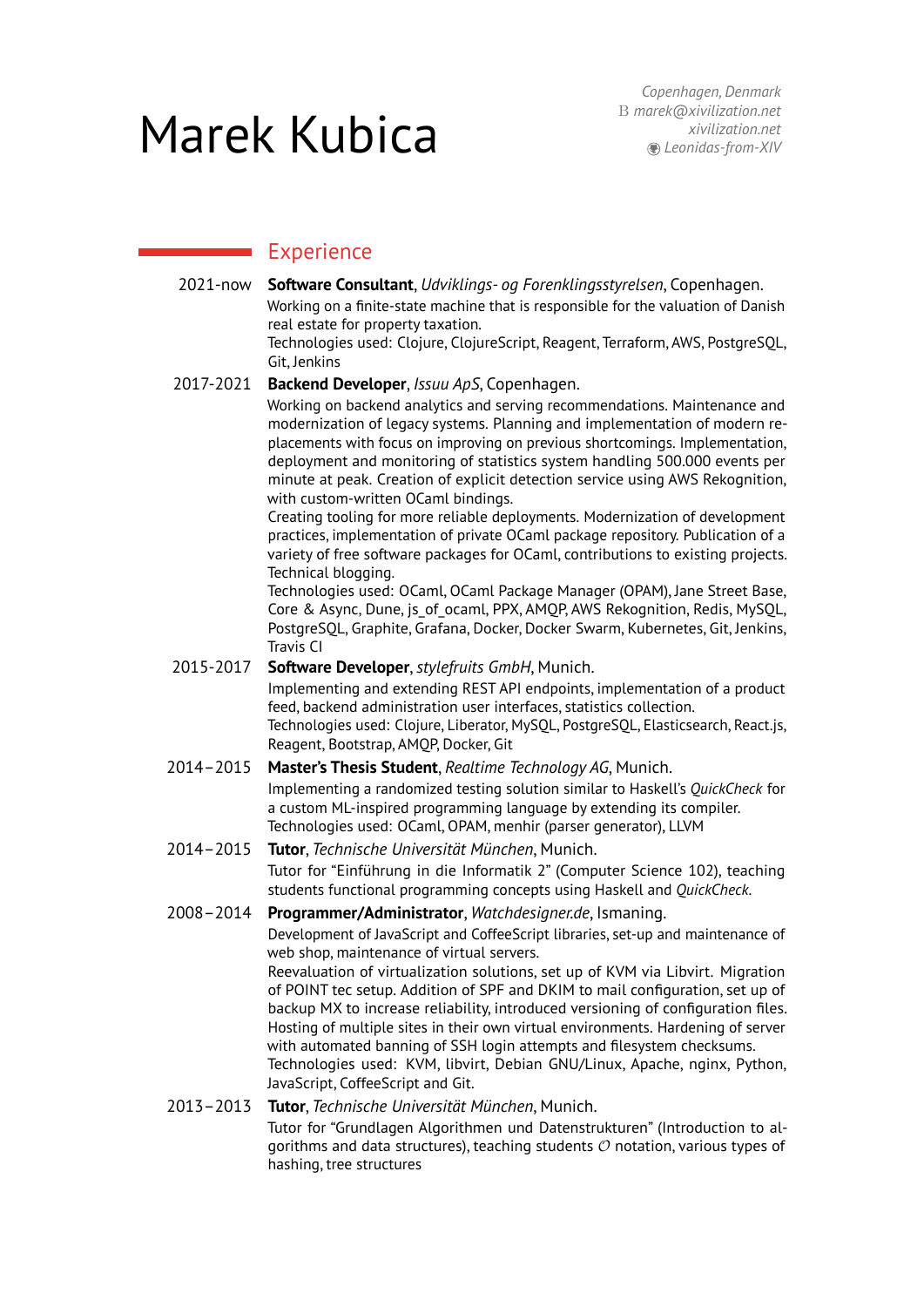#### Languages

| grew up in Germany                        |
|-------------------------------------------|
| went to school in Poland                  |
| C2 in speaking, writing and understanding |
| <b>High School education</b>              |
| lived one year in Japan                   |
|                                           |

# Computer Languages

| Advanced Clojure, OCaml, Python                                            |
|----------------------------------------------------------------------------|
| Intermediate $Elm, C, Go, JavaScript, \Delta T_F X$                        |
| Basic Bash, Io, Factor, Haskell, Java, PostScript, Ruby, Rust, Scala, Vala |

Very impressed Haskell, OCaml Impressed Clojure, Scheme, Factor, Io, Rust  $\mathsf{Not}\text{ }$  impressed  $\;$  Bash, C, Go, Java, JavaScript,  $\mathbb{M}_{\mathrm{F}}$ X at all

#### $\blacksquare$  Education

2013–2015 **Master of Science in Computer Science**, *Technische Universität München*, Munich.

Master's thesis: "Randomized testing for hybrid CPU/GPU shader description languages". Implemented a generative testing framework in the compiler of non-general-purpose language to allow for *QuickCheck*-like testing.

2008–2013 **Bachelor of Science in Computer Science**, *Technische Universität München*, Munich.

> Bachelor's thesis: "A functional streaming API for OCaml". Explored usage of advanced functional concepts like monads in practical usage context, specifically at wrapping a data compression library via OCaml.

- 2011–2012 **Research student**, *Nagoya University*, Nagoya, Japan. Research at the [Embedded and Real-Time Systems Laboratory](http://www.ertl.jp) on monitoring the system state of the Linux kernel via virtualization. A Dual-OS hypervisor using ARM Trustzone extensions is utilized to run a trusted RTOS on the same device which checks the state of the GPOS with regard to crashes and intrusions.
- 2000–2008 **General qualification for university entrance**, *Werner Heisenberg Gymnasium*, Garching.

#### **Projects**

- Master project Subset of Caml Light compiler written in Scala using JFlex and CUP that compiles to JVM bytecode.
- Master project Linux system administration: Set up and integration of servers: DHCP, DNS, HTTP, SQL, LDAP, SMTP, POP3, IMAP4, NFS, Monitoring
	- Bachelor LEGO Mindstorms robots to pick up items, identify them via RFID, explore project a maze and put items down at color coded places in the maze.

#### Talks

| 2015 From Imperative to Functional APIs (english) | LambdaCon   |
|---------------------------------------------------|-------------|
| 2015 Brave New OCaml World (english)              | Lambda Days |
| 2013 Cre Workshop (english)                       | defworkshop |